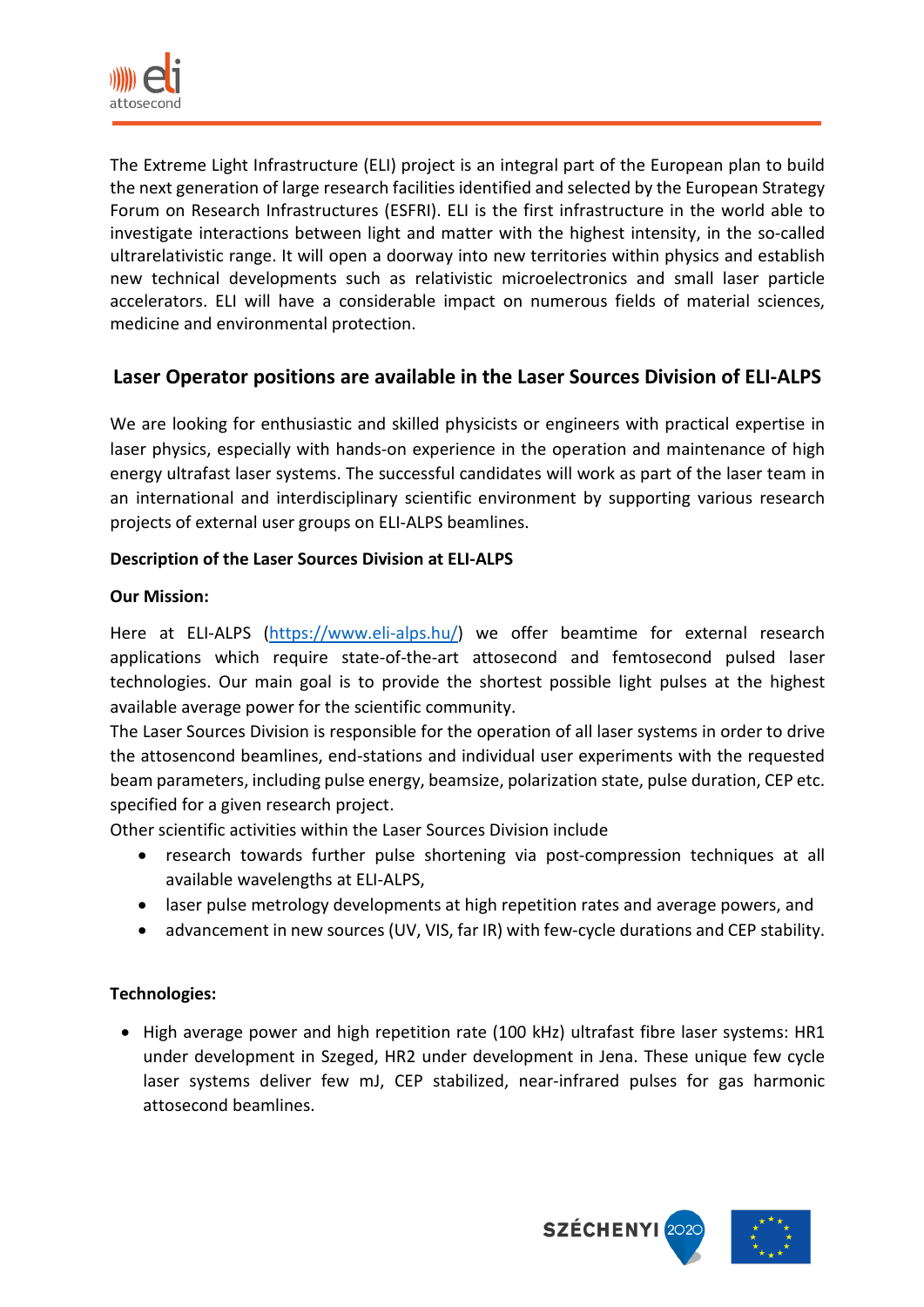

- Mid-infrared and high repetition rate ultrafast OPCPA systems: MIR (100 kHz) and MIR-HE (1 kHz, under preparation). Wavelengths around 3 μm sub-two-cycle pulse duration with exceptional CEP stability and control for various experimental applications.
- High peak power, near-single cycle 1 kHz OPCPA systems: SYLOS 2, SYLOS 3 (under development in Vilnius) and SYLOS Experiment Alignment. CEP-stabilized, near-infrared pulses with excellent overall stability features. The most versatile systems for gas and surface harmonic attosecond beamlines and electron and proton acceleration.
- High repetition rate PW laser: Ti:sapphire-based HF PW laser (under development in Szeged). The only 2 PW peak power system at 10 Hz repetition rate, which delivers 34 J with 17 fs for surface harmonics attosecond beamlines and particle acceleration.
- THz pump lasers: high pulse energy systems with moderate pulse durations designed specifically to drive high energy THz pulse generation and THz spectroscopy applications.

## **Duties and Responsibilities:**

The work tasks of the Laser Operators to be hired in the Division include but are not limited to the following:

- Acquiring knowledge of the start-up and shutdown procedures, operation and regular maintenance of MIR, HR1, HR2, SYLOS2, SYLOS Experiment Alignment and THz pump laser systems.
- Learning the specific know-hows to assist the experimental work in MIR, HR1, HR2, SYLOS2, SYLOS Experiment Alignment and THz laboratories during user-related experimental activities.
- Participating in the characterization of laser pulses at experimental stations.
- Participating in the design and building/assembly of additional equipment managed by the Laser Sources Division.
- Supervision of the operating lasers during internal and external user experiments.
- Organization of a duty plan for the operation of all lasers.
- The successful candidates will have the possibility to carry out research within internal scientific project and obtain their PhD during the process.

#### **Minimum education and experience:**

The candidates must hold an MSc in physics, laser engineering, optics, photonics or other related scientific field. Demonstrated experience of 2 years in laserlaboratory works, preferably in the daily operation, basic maintenance and use of laser systems is required.

#### **Required skills and abilities:**

• the successful candidates must be able to work as part of a scientific support team, but also have the ability to handle tasks independently in the laboratory,